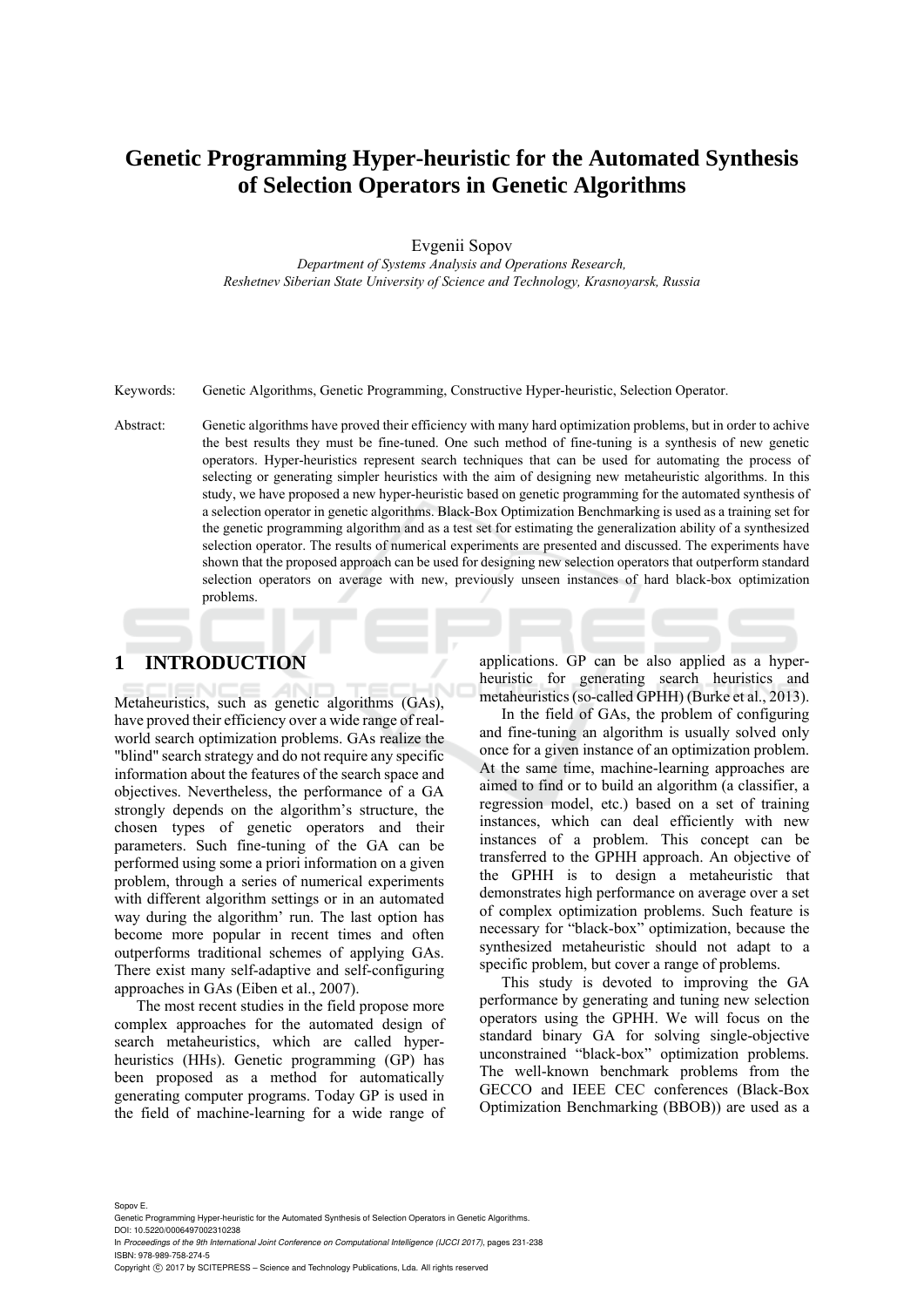training set. The benchmark contains GA-hard problems and combines many features of optimization problems.

The rest of the paper is organized as follows. Section 2 describes related work. Section 3 describes the proposed approach. In Section 4, the results of numerical experiments are discussed. In the Conclusion the results and further research are discussed.

#### $\overline{2}$ **RELATED WORK**

### $2.1$ **Hyper-heuristics for Automated Algorithm Synthesis**

Hyper-heuristic approaches perform a search over the space of heuristics or metaheuristics when solving optimization problems. In a HH approach, different heuristics or heuristic components can be selected. generated or combined to solve a given problem in an efficient way. In (Burke et al., 2010), a general classification of HHs is given according to two dimensions: the nature of the heuristic search space and the source of feedback during learning. The first characteristic defines the following two classes:

- Heuristic selection: Methodologies for choosing or selecting existing heuristics.
- generation: Methodologies • Heuristic for generating new heuristics from components of existing heuristics.

The first class is similar to the idea of the selfconfiguration in evolutionary algorithms. The selection can be performed with a set of predefined evolutionary and genetic operators (for example, Population-level Dynamic Probabilities in GP (Niehaus and Banzhaf, 2001), Linear Genetic Programming for the Synthesis of Evolutionary Algorithms (Oltean, 2005)) or from a set of predefined algorithms (for example, the Populationbased Algorithm Portfolio (Tang et al., 2010), the Multiple Evolutionary Algorithm (MultiEA) (Yuen et al., 2013) or the Self-configuring Multi-strategy Genetic Algorithm (Sopov, 2016)).

In this study, we will focus on the second class of HHs. As we can see from many papers (a good survey of HHs is proposed in (Burke et al., 2013)), the majority of HHs have been proposed for solving combinatorial optimization problems. Nevertheless, there exist some examples of HHs for general optimization problems, and the best results are achieved with HHs based on GP (Burke et al., 2009).

With respect to the source of feedback during

learning there exist:

- Online learning HHs: Learn while solving a given instance of a problem.
- Offline learning HHs: Learn from a set of training instances a method that would generalize to unseen instances.
- No-learning HHs: Do not use feedback from the search process.

In many real-world applications, a chosen heuristic optimization method is applied to find the best solution with respect to a single instance of a certain optimization problem. In such applications, the generalization ability of the method applied does not matter, as the problem should be solved only once. In this case, we can use a no-learning HH if there is presented a priori information on the problem, or we can use an online learning HH to solve the problem in an automated, adaptive way.

In this study, we will use an offline learning approach to provide the generalization feature and to synthesize a GA with a new selection operator, which outperforms the standard GA on average.

The application of GP as a HH is a rather new direction in the field of automated algorithm design. GP builds candidate solutions to the problem from a set of primitives, which are represented by single operators, functions or whole heuristics and metaheuristics. One of the main advantages of GP is that it simultaneously provides the structural synthesis of a solution and the tuning of its parameters. The solution can be a human-readable symbolic expression (a formula) or a computational algorithm (an executable computer program).

In the majority of studies, GPHH is applied for the automated design of data mining tools and combinatorial optimization algorithms. There are only a small number of works on applying GPHH for the design of new operations in evolutionary and genetic algorithms. In (Hong et al., 2013), GPHH is used for the automated design of mutation operators for evolutionary programming and in (Woodward and Swan, 2012) the same problem is solved for GAs. In (Woodward and Swan, 2011), selection operators are synthesised using a register machine as a tool for automated programming.

#### $2.2$ **Selection Operator in GA**

A selection operator is an important component of any evolutionary or genetic algorithm. The selection operator is intended to improve the average fitness of a population by giving individuals with better fitness a higher probability to be copied into the next generation. From the point of view of search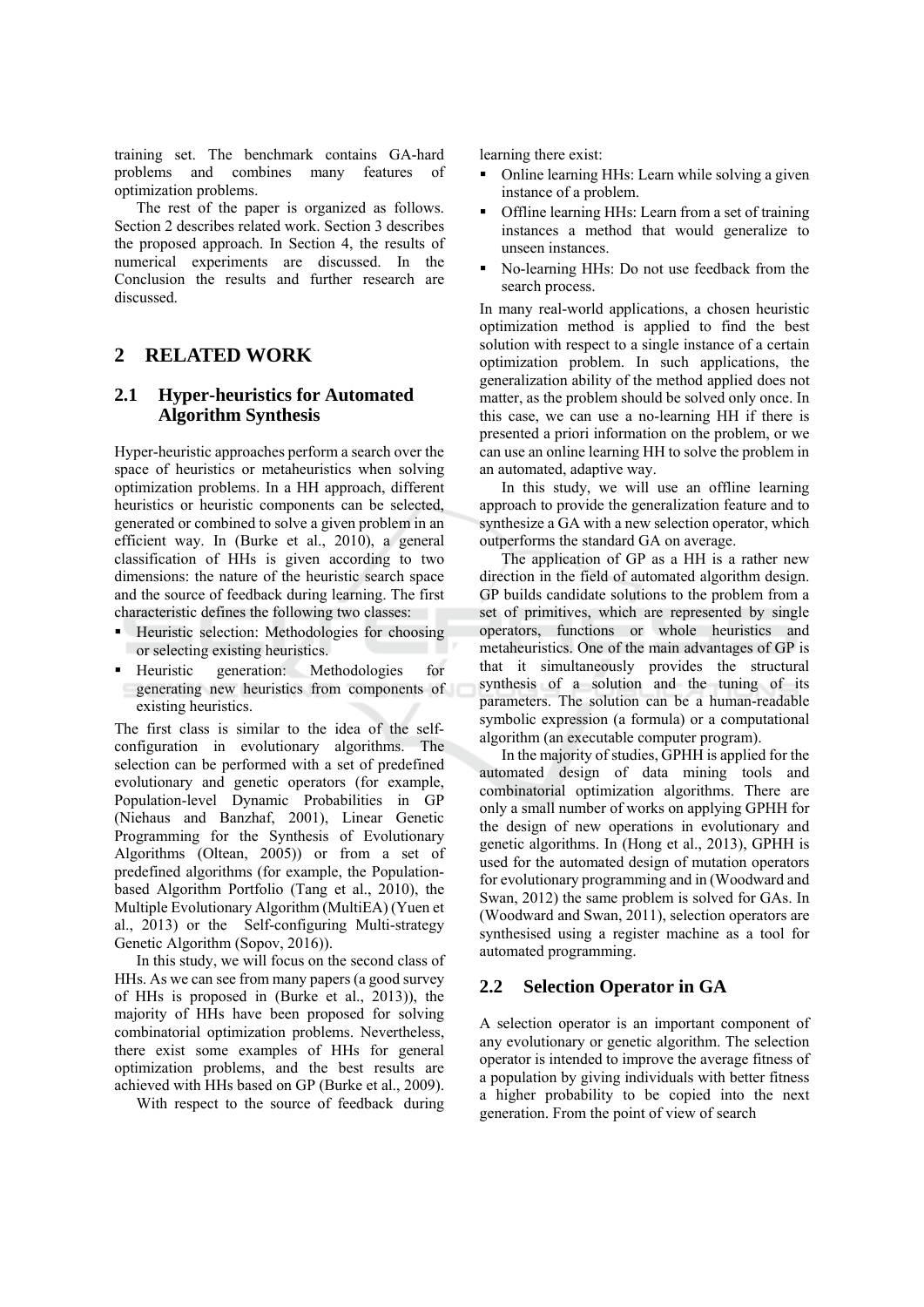

Figure 1: The probability distributions of commonly used selection operators: a) truncation, b) proportional, c) linear ranking, d) exponential ranking (base of the exponent is  $c=0.5$ ), e) exponential ranking ( $c=0.8$ ), f) exponential ranking ( $c=0.95$ ). The horizontal axis contains ranks of an individual; the vertical axis is the probability of being selected.

optimization, selection focuses the search process on promising regions in the search space, while recombination performs a random search within previously explored regions, and mutation discovers new points in the search space.

Any selection operator can be viewed as a probability distribution that assigns the chance of being chosen for further operations to every individual in a population. Thus, selection can be defined as a mapping (of a function) s to the  $[0, 1]$ interval. The domain of the *s* function comprises ranks for the ranking, tournament and truncation selection schemes, and comprises fitness values for the proportional selection  $(1)$ . The *s* function should satisfy the normalization requirement (2).

$$
s(i): rank_i \to [0,1], rank_i \in \mathbb{Z}
$$
  
\n
$$
(s(i): fitness_i \to [0,1], fitness_i \in \mathbb{R})
$$
  
\n
$$
\sum_{i \in Pop} s(i) = 1
$$
 (2)

where  $Pop$  is a population and i is an individual in the population.

A comprehensive analysis of selection schemes in GAs is presented in (Blickle and Thiele, 1996), where selection operators are described and compared using estimations of average fitness, fitness variance, reproduction rate, loss of diversity, selection intensity and selection variance. Unfortunately, the proposed models are too complicated and can be applied only for simple optimization problems such as the ONEMAX function. Nevertheless, it can be seen that the characteristics of probability distributions presented by selection schemes are different and there is no guarantee that the best-chosen scheme from a set of traditional selection schemes will be optimal or even efficient enough for solving an arbitrary optimization problem.

We have visualized the probability distributions of commonly used selection operators (Figure 1). We have ranked solutions for all types of selection in such a way that the first rank is assigned to the worst solution. The tournament selection is not presented, because it is asymptotically equal to the linear ranking. As we can see, the probability distributions are always monotonically increasing functions. The functions for the ranking and tournament are smooth. The function graph of the proportional selection strongly depends on a distribution of the fitness values. If the fitness distribution is uniform, the graph is close to the graph of the linear ranking, otherwise it is closer to the exponential ranking.

The traditional selection operators are inspired by nature and use straightforward and simple ways for calculating the probability of being selected. In this study will use GPHH to synthesize new selection operations, which maximize the average performance of a GA.

#### **PROPOSED APPROACH** 3

In this study, we propose the following conception of applying GP as a HH for the automated design of selection operators. We will use a GP algorithm as a problem, in which tree solutions represent probability distributions. A raw solution is normalized, and after that is executed as a selection algorithm in a certain GA. For evaluating fitness of the GP solution, we estimate the average performance of the GA with the meta-procedure for solving a symbolic regression designed selection operator over a series of runs. The BBOB functions are used and they are divided into training and test sets to estimate the generalization ability of the solution. The proposed scheme of GHPP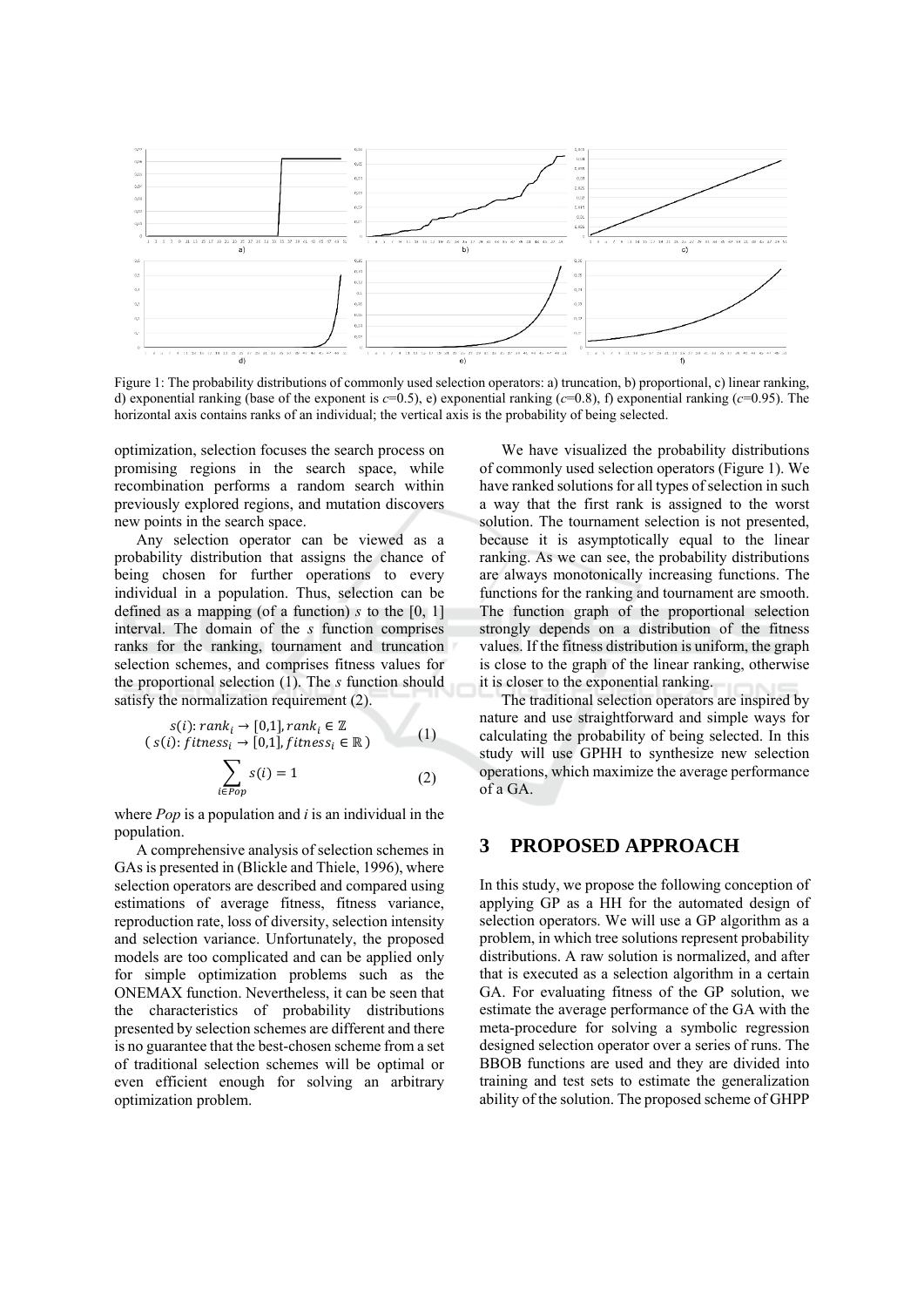

Figure 2: The general scheme of the proposed GPHH for automated synthesis of selection operators in GAs.

is presented in Figure 2.

We will discuss the components and stages of the approach in detail.

It is obvious that the proposed GPHH is a computationally costly procedure. Thus, we will introduce some modifications to the standard GP algorithm. As was shown in the previous section, the probability distributions of selection are rather simple, smooth and increasing functions. We will strongly control the bloat of the tree solutions by limiting their maximum depth (Luke and Panait, 2006). In standard GP, a grow method on the initialization step uses equal probabilities for all elements of the functional set. We will use a higher probability for the addition to get more simple and smooth expressions. The same probabilities for elements of the functional set will be used for a pointmutation operation.

A terminal set in GP includes variables and constants for a given problem. The selection probability of a solution in the GA may depend on many factors. Usually all requirements of an optimization problem are presented in the fitness function. Thus, we can include in the terminal set only one input variable based on the fitness value. To avoid fitness scaling, we will rank individuals in the GA, and will use the ranks as the variable in the terminal set (in this work, the first rank corresponds to the worst individual). We will also include two automatically defined functions (ADFs) in the terminal set, which are the linear ranking and the exponential ranking with  $c=0.8$ .

Each tree solution in the GP is a function with arbitrary codomain (denoted as  $f(i)$ , where i is the rank of an individual after the ranking). We need to provide some transformation of the function for applying it as a selection operator  $s(i)$ . We will bound the domain with rank values and will apply normalization (3).

$$
s(i) = \frac{f(i) - f_{min} + \Delta}{\sum_{i=1}^{PopSize} (f(i) - f_{min} + \Delta))}
$$
  
\n
$$
f_{min} = \min_{i \in [1, PopSize]} f(i)
$$
\n(3)

where  $PopSize -$  is the size of a population, i is an individual in the population,  $f_{min}$  shifts the function into the positive range,  $\Delta$  is a parameter that guarantees a non-zero probability for the worst individual.

The GA used in this study is a standard GA with standard binary representation. The crossover operator is two-parent uniform recombination. The mutation operator is a bit inversion and has average intensity. which calculated is  $(1/chromosome \ length)$  (one mutation per string on average). The stop criterion is a limitation of fitness evaluations in terms of the number of generations with a fixed-sized population. Each new population is formed by copying offspring into it. The worst individual is replaced by the best-found solution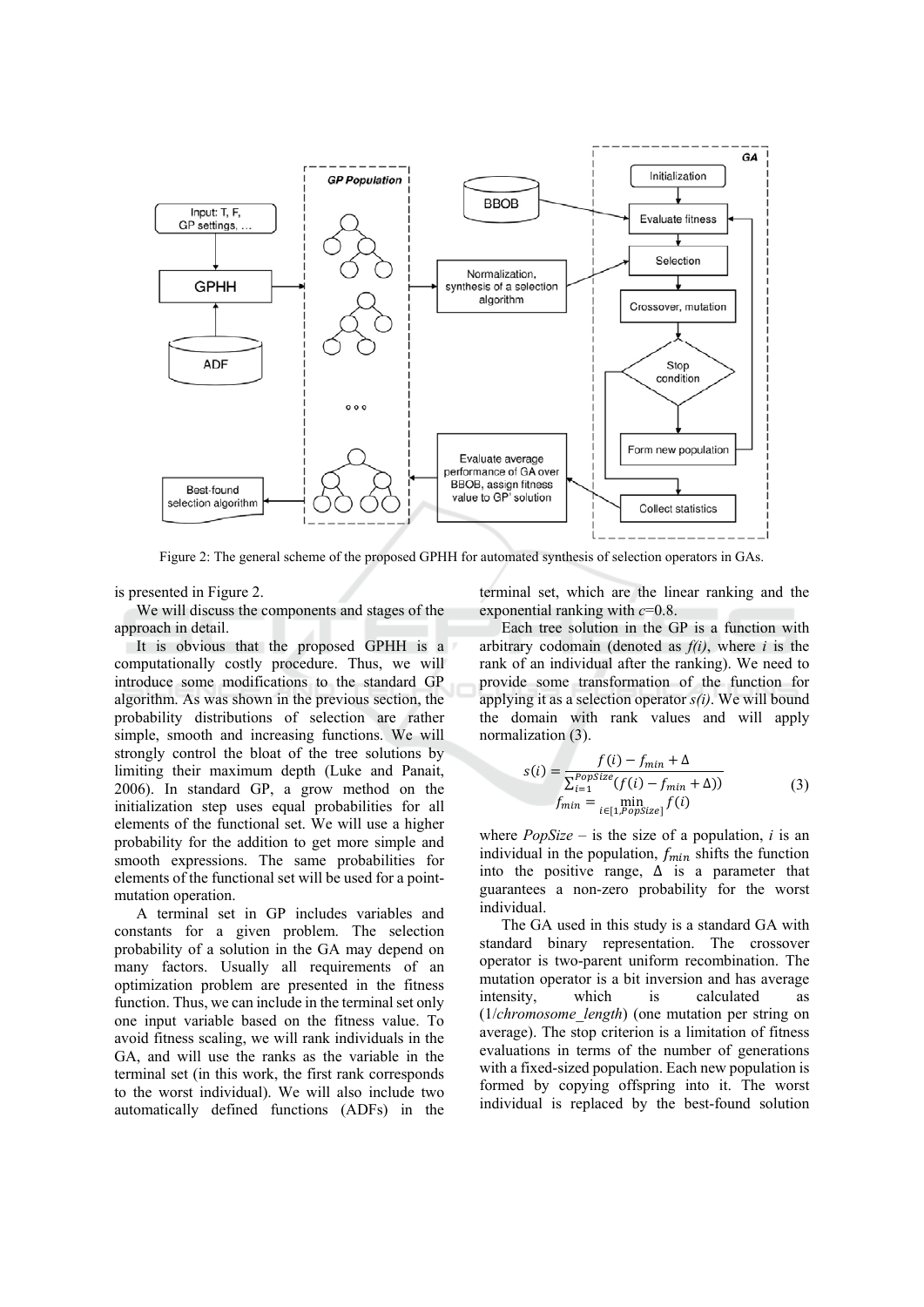(elitism). The fitness function for a single run of the GA is the same as the chosen objective from the BBOB set, and it is to be maximized.

We have chosen the BBOB, because this benchmark is widely used by other researchers. It is well-developed and contains a wide range of complex optimization problems with many different features. This benchmark has also been used at the Black-box Optimization Competition within the IEEE CEC and GECCO conferences since 2009. More detailed information and source codes can be found in  $(\text{http://coco.gforge.inria.fr/}, 2017))$ .

In this study, only noiseless functions have been used. The set contains 24 benchmark problems, which are grouped in 5 subsets: separable functions (the subset contains 5 problems), functions with low or moderate conditioning (4 items), functions with high conditioning and unimodal (5 items), multi-modal functions with adequate global structure (5 items) and multi-modal functions with weak global structure (5 items).

To balance benchmark problems in the training and test sets, we have divided the problems in the following way: one random problem from each subset has been chosen into the test set, and all the other problems from the subsets have been added to the training set. As result, the training set contains 19 problems, and the test set contains 5 problems. The training set is used for evaluating the fitness function in the GP algorithm. Finally, we will examine the generalization ability of the best-found selection operator with the test set.

All benchmark functions are scalable with the dimension. In this work, we have set the dimension for all problems equal to  $D=2$ . The accuracy for the binary coding is  $\varepsilon$ =10E-3. The chromosome length is equal to 28 (14 bits per one real-valued variable).

In order to estimate the average performance of the GA over the training set, we have to evaluate a quality metric for every problem in equal scale. In the BBOB, the position of the global optimum for a problem is initialized at random in  $[-5, 5]^D$ . We can estimate the GA performance by calculating the distance between the best-found solution and the global optimum position. The Euclidian metric is used (4). As the search domain is given and we can calculate the maximum and minimum values for the metric, we will transform the metric in the following way: it is equal to 1 if the global optimum has been found and is equal to 0 if the distance is maximum. Thus, we can represent the performance measure for the GA as a percentage  $(5)$ . Finally, we can assign the fitness of a solution in the GP as in  $(6)$ .

$$
Dist = \|x_{GA} - x_{opt}\| = \tag{4}
$$

$$
= \sqrt{(x_{GA}^1 - x_{opt}^1)^2 + (x_{GA}^2 - x_{opt}^1)^2}
$$
  
Performance $GA_{ij}$  =  $\frac{\max Dist - Dist_{kl}}{\max Dist}$  (5)

$$
k = \overline{1, F}, l = \overline{1, R}
$$
  
\n
$$
fitnessGP(a_j) =
$$
  
\n
$$
= \frac{1}{F} \sum_{i=1}^{F} \left( \frac{1}{R} \sum_{j=1}^{R} PerformanceGA_{kl}(a_j) \right)
$$
 (6)

where *Dist* is the distance between the best-found solution  $x_{GA}$  and the global optimum position  $x_{opt}$ , Performance  $GA_{kl}$  is the GA performance estimated with the  $k$ -th training problem on the  $l$ -th algorithm run,  $F$  is the number of the training functions,  $R$  is the number of runs, *fitnessGP(* $a_i$ *)* is the fitness assigned in the GP to a solution  $a_i$ .

We will also estimate the performance of the standard GA with proportional selection, linear ranking and exponential ranking with  $c=0.8$  and their average. The average value can be viewed as the average performance of the GA with a randomly chosen selection operator. Such an estimate is very useful for black-box optimization problems, because we have no information about problem features and, consequently, about what type of selection to use. The Mann-Whitney-Wilcoxon Test at the significance level  $\alpha$ =0.05 is used for defining the statistical significance of difference in the results.

## IGY PUBLICATIONS

### **EXPERIMENTAL RESULTS**

All algorithms and benchmark problems have been implemented in the R language. The BBOB source codes in R are available in (http://coco.gforge. inria.fr/, 2017). The GP algorithm is based on the R genetic programming framework (RGP) from the CRAN repository (RGP: R genetic programming framework, 2017). The GA was realized in R by authors.

The experimental settings are presented in Table 1. Settings for the GP and the GA algorithms are presented in Tables 2 and 3.

Table 1: The experiment settings.

| Parameter                                | Value                                                     |
|------------------------------------------|-----------------------------------------------------------|
| The BBOB problems in the<br>training set | ${f1-2, f4-8, f10-11, f13-14,}$<br>$f16-19$ ,<br>$f21-24$ |
| The BBOB problems in the test set        | $\{f3, f9, f12, f15, f20\}$                               |
| The search domain for all problems       | $[-5, 5] \times [-5, 5]$                                  |
| Encoding accuracy                        | $\varepsilon = 10E-3$                                     |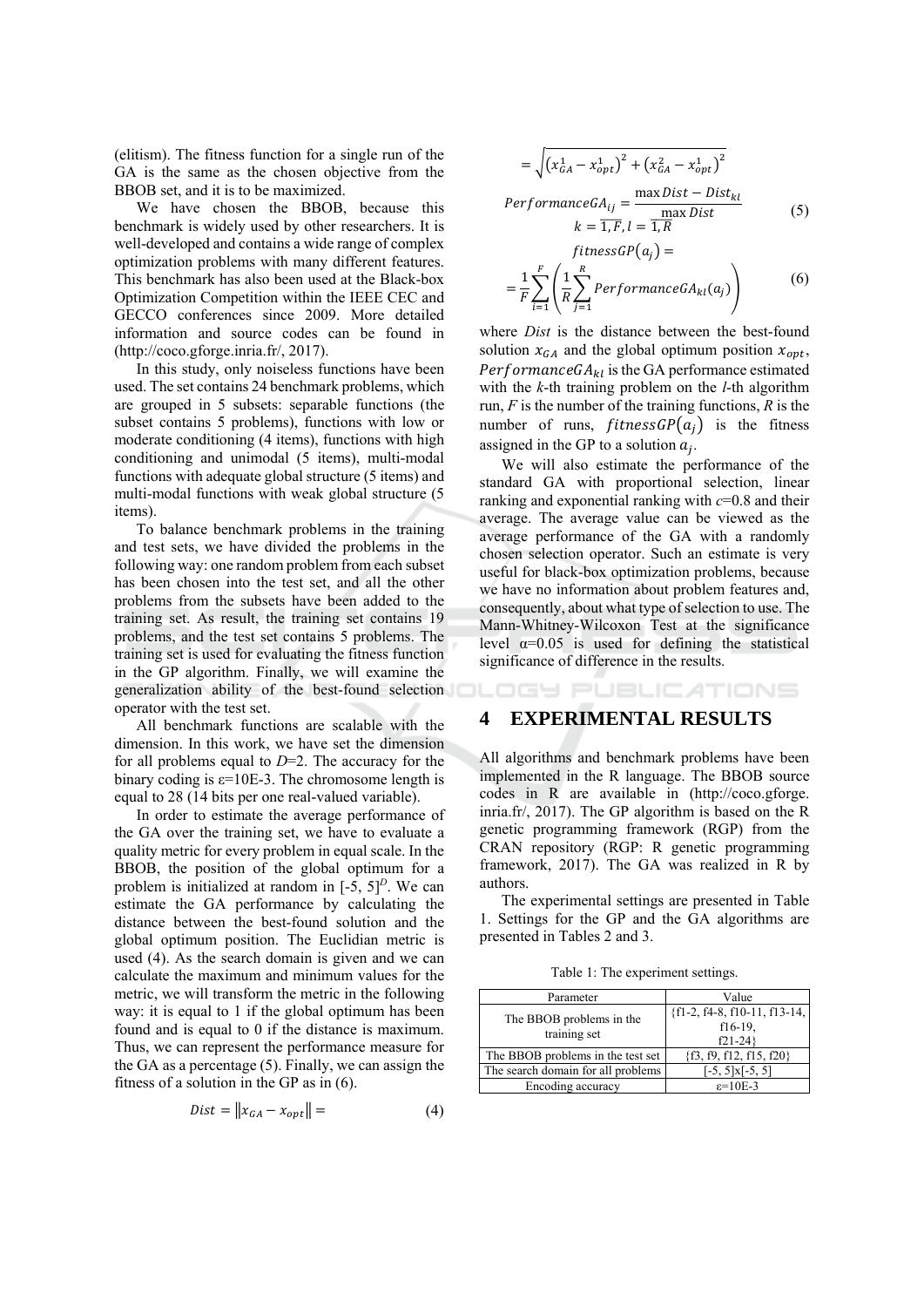|  |  |  |  |  | Table 2: The GP settings. |
|--|--|--|--|--|---------------------------|
|--|--|--|--|--|---------------------------|

| Parameter                                              | Value                                                                                  |
|--------------------------------------------------------|----------------------------------------------------------------------------------------|
| Population size                                        | $N_{GP} = 50$                                                                          |
| The grow method                                        | Full                                                                                   |
| Max depth of trees                                     | 6                                                                                      |
| The functional set / probability<br>for initialization | $\{+/0.5, -/0.2, \}$<br>$*$ /0.1, %/0.1,<br>$\sin/0.05$ , $\exp/0.05$ }                |
| The terminal set / probability for<br>initialization   | $\{i/0.5,$ Constants/0.3,<br>ADF1/0.1, ADF2/0.1}                                       |
| Constants                                              | Random uniform<br>in $[0,1]$                                                           |
| ADF1 (the linear ranking)                              | $2 \cdot i$                                                                            |
| ADF2 (the exponential ranking<br>with $c=0.8$ )        | $\frac{(N_{GA} + 1) \cdot N_{GA}}{(1 - c) \cdot c^{N_{GA} - i}}$<br>$(1 - c^{N_{GA}})$ |
| Crossover / probability                                | One-point $/ 0.95$                                                                     |
| Mutation / probability                                 | One-point $/ 0.01$                                                                     |
| <b>Fitness function</b>                                | See $(s6)$                                                                             |
| Max number of generations                              | 1000                                                                                   |

| Table 3: The GA settings. |  |
|---------------------------|--|
|---------------------------|--|

| Parameter                 | Value                          |  |  |
|---------------------------|--------------------------------|--|--|
| Population size           | $N_{GA} = 50$                  |  |  |
| Chromosome length         | $n = 28$                       |  |  |
| Initialization            | Random in the binary search    |  |  |
|                           | space                          |  |  |
| Selection                 | Based on GP solutions          |  |  |
| Crossover / probability   | Two-parent random uniform      |  |  |
|                           | /1.0                           |  |  |
| Mutation / probability    | Bits inversion $/ \frac{1}{2}$ |  |  |
| <b>Fitness function</b>   | Objectives from                |  |  |
|                           | the training set               |  |  |
| Max number of generations | 50                             |  |  |
| Number of runs            |                                |  |  |

The fitness convergence diagram for the GP run on the training set is presented in Figure 3. The bold line corresponds to the best-found solution and the thin line corresponds to the average of population.



Figure 3: The fitness convergence in the GPHH.

The expression of the best-found solution  $(fitnessGP = 0.83)$  is presented in (7). The expression after normalization is presented in (8) and its graph is shown in Figure 4.



Figure 4: The graph of the best-found selection operator.

$$
f(i) = 10\sin(0.1i - 5) + i \tag{7}
$$

**JBLIC ATIONS** 

$$
s(i) = \frac{10\sin(0.1i - 5) + i - 9.82453}{707.405}
$$
 (8)

The performance of the GA with the standard selection operators and the GPHH best-found selection operator  $(7)$  on the test set is shown in Table  $4.$ 

Table 4: The experimental results for the test problems.

ocy

|     | The test set   Proportional selection | Linear ranking | Exponential ranking $(c=0.8)$ | Average     | GPHH best-found selection |
|-----|---------------------------------------|----------------|-------------------------------|-------------|---------------------------|
|     | 50.14/4.56                            | 66.97/8.86     | 73.47/6.02                    | 63.53/6.48  | 78.86/6.56                |
| fQ  | 76.71/7.64                            | 81.64/6.84     | 82.93/6.24                    | 80.24/6.91  | 90.55/5.11                |
| f12 | 78.48/11.43                           | 88.13/6.53     | 89.02/7.2                     | 85.21/8.39  | 91.43/3.64                |
| f15 | 64.43/11.10                           | 85.17/5.37     | 79.48/8.20                    | 76.36/8.22  | 82.26/7.86                |
| f20 | 61.86/13.74                           | 83.01/8.26     | 76.51/14.50                   | 73.79/12.17 | 81.44/11.81               |

Table 5: The results of the Mann-Whitney-Wilcoxon tests.

| The test set | Selection                    | Proportional selection | Linear ranking | Exponential ranking $(c=0.8)$ |
|--------------|------------------------------|------------------------|----------------|-------------------------------|
|              |                              |                        |                |                               |
|              |                              |                        |                |                               |
| c۱ Ղ         | GPHH best-found<br>selection |                        |                |                               |
|              |                              |                        |                |                               |
| f20          |                              |                        |                |                               |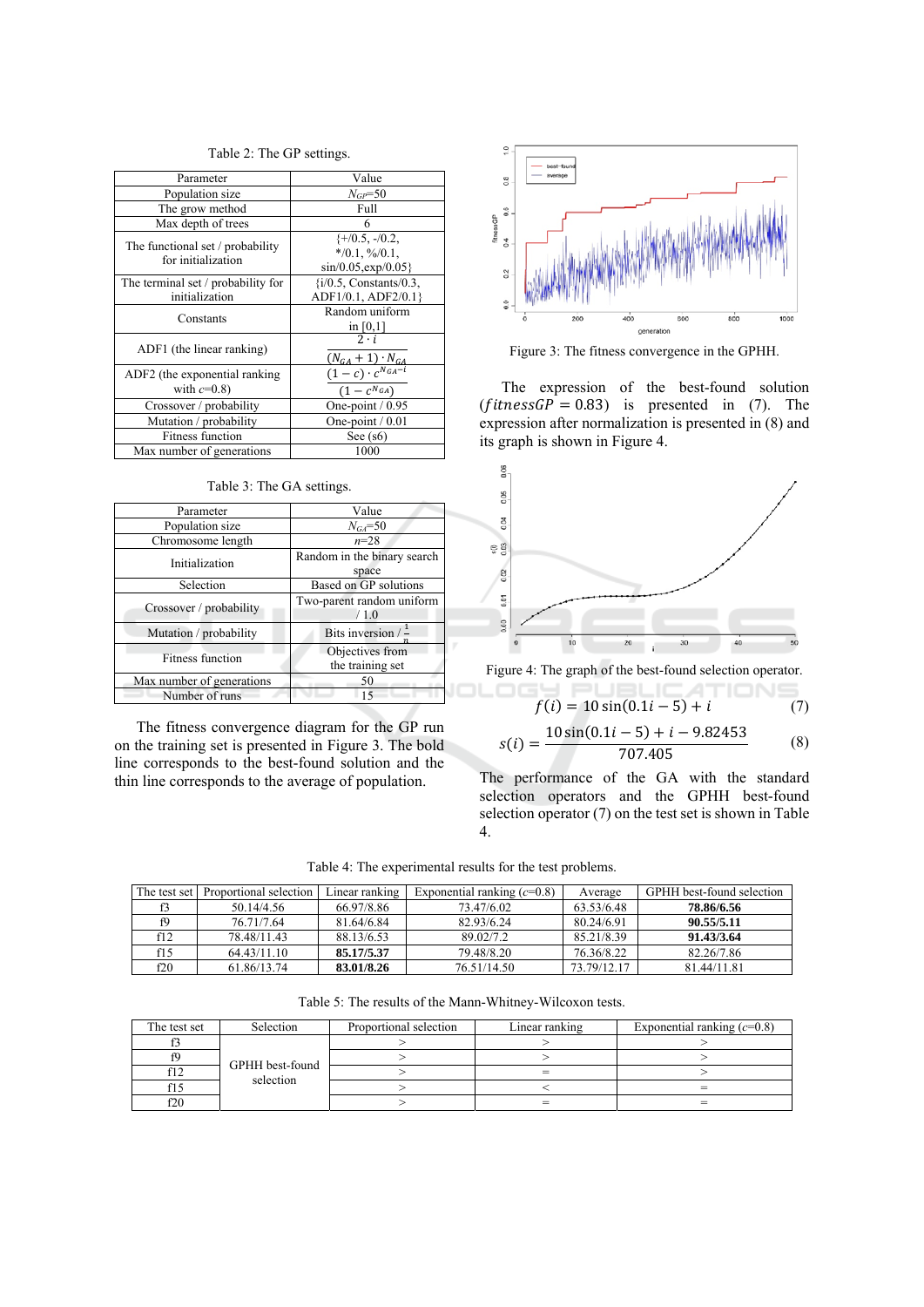The table contains results over 15 independent runs of the GA in the form of "mean/STD". We have also estimated the statistical significance of differences in the results (Table 5). We use the following notations: the sign "=" is used when the difference is not significant, the sign ">" is used when the GPHH best-found selection provides significantly better results, and the sign "<" when the GPHH bestfound selection provides significantly worse results. As we can see, the synthesized selection operator performs better with 3 of the 5 problems. The linear ranking performs better on f15 and f20, but the difference is significant only with the f15 problem. The proposed selection operator always outperforms the proportional selection and it is better or equal to the exponential ranking.

The synthesized selection operator outperforms the average of three standard selection operators on the whole range of test problems. Thus, we can recommend it for black-box optimization problems.

### 5 **CONCLUSIONS**

In this study, we have proposed a hyper-heuristic approach based on genetic programming which is used for the automated synthesis of selection operators in genetic algorithms. The approach implements the generalization conception taken from the machine-learning field. A selection operator is designed in order to maximize the average performance of a GA with a given set of training instances of black-box optimization problems.

As numerical experiments have shown, the approach can deal with the problem of automated synthesis. Moreover, the synthesized selection operator provides statistically significant better performance or at least performance not worse than standard operators do. It also performs well on a test set with new, previously unseen instances of optimization problems, and thus, the generalization feature of the proposed GPHH is proved.

In our further works, we will extend training and test sets and will perform more numerical experiments. We will also try to apply the approach to the problem of the automated synthesis of other genetic operators such as crossover and mutation. The standard GP algorithm can be substituted with Grammatical Evolution in order to better control the syntax of synthesized operators.

## **ACKNOWLEDGEMENTS**

This research is supported by the Ministry of Education and Science of Russian Federation within State Assignment № 2.1676.2017/IIY.

### **REFERENCES**

- Blickle, T., Thiele, L., 1996. A comparison of selection schemes used in evolutionary algorithms. In: Evol. Comput. 4(4). pp. 361-394.
- Burke, E., Gendreau, M., Hyde, M., Kendall, G., Ochoa, G., Ozcan, E., Qu, R., 2013. Hyper-heuristics: A survey of the state of the art, Journal of the Operational Research Society, 64 (12), pp. 1695-1724.
- Burke, E., Hyde, M., Kendall, G., Ochoa, G., Ozcan, E., Woodward, J., 2009. Exploring hyper-heuristic methodologies with genetic programming, In: Computational Intelligence: Collaboration Fusion and *Emergence*, New York, Springer, pp. 177-201.
- Burke, E., Hyde, M., Kendall, G., Ochoa, G., Özcan, E., Woodward, J.R., 2010. A classification of hyperheuristic approaches. In Handbook of metaheuristics. International Series in Operations Research & Management Science, Vol. 146. pp. 449-468.
- Eiben, A.E., Michalewicz, Z, Schoenauer, M., Smith, J.E., 2007. Parameter Control in Evolutionary Algorithms, In: Parameter Setting in Evolutionary Algorithms, Volume 54 of the series Studies in Computational Intelligence. pp. 19-46.
- Hong, L., Woodward, J., Li, J., Ozcan, E., 2013. Automated design of probability distributions as mutation operators for evolutionary programming using genetic programming, In: Genetic Programming:  $16th$ European Conference, EuroGP 2013, pp. 85-96.
- Luke, S., Panait, L., 2006. A comparison of bloat control methods for genetic programming, Evolutionary Computation, 14(3). pp. 309-344.
- Niehaus, J., Banzhaf, W., 2001. Adaption of Operator Probabilities in Genetic Programming, *EuroGP 2001*, LNCS 2038. pp. 329.
- Oltean, M., 2005. Evolving evolutionary algorithms using linear genetic programming, *Evol. Comput., 13.* pp.  $387 - 410$ .
- RGP: R genetic programming framework, 2017 [online] Available at: https://cran.r-project.org/web/packages/ rgp/index.html.
- Sopov. E., 2016. A Self-configuring Multi-strategy Multimodal Genetic Algorithm, Advances in Nature and Biologically Inspired Computing, Volume 419 of the series Advances in Intelligent Systems and Computing. pp. 15-26.
- Tang, K., Chen G., Yao, X., 2010. Population-Based Algorithm Portfolios for Numerical Optimization, In IEEE Transactions on Evolutionary Computation, 14(5). pp. 782-800.